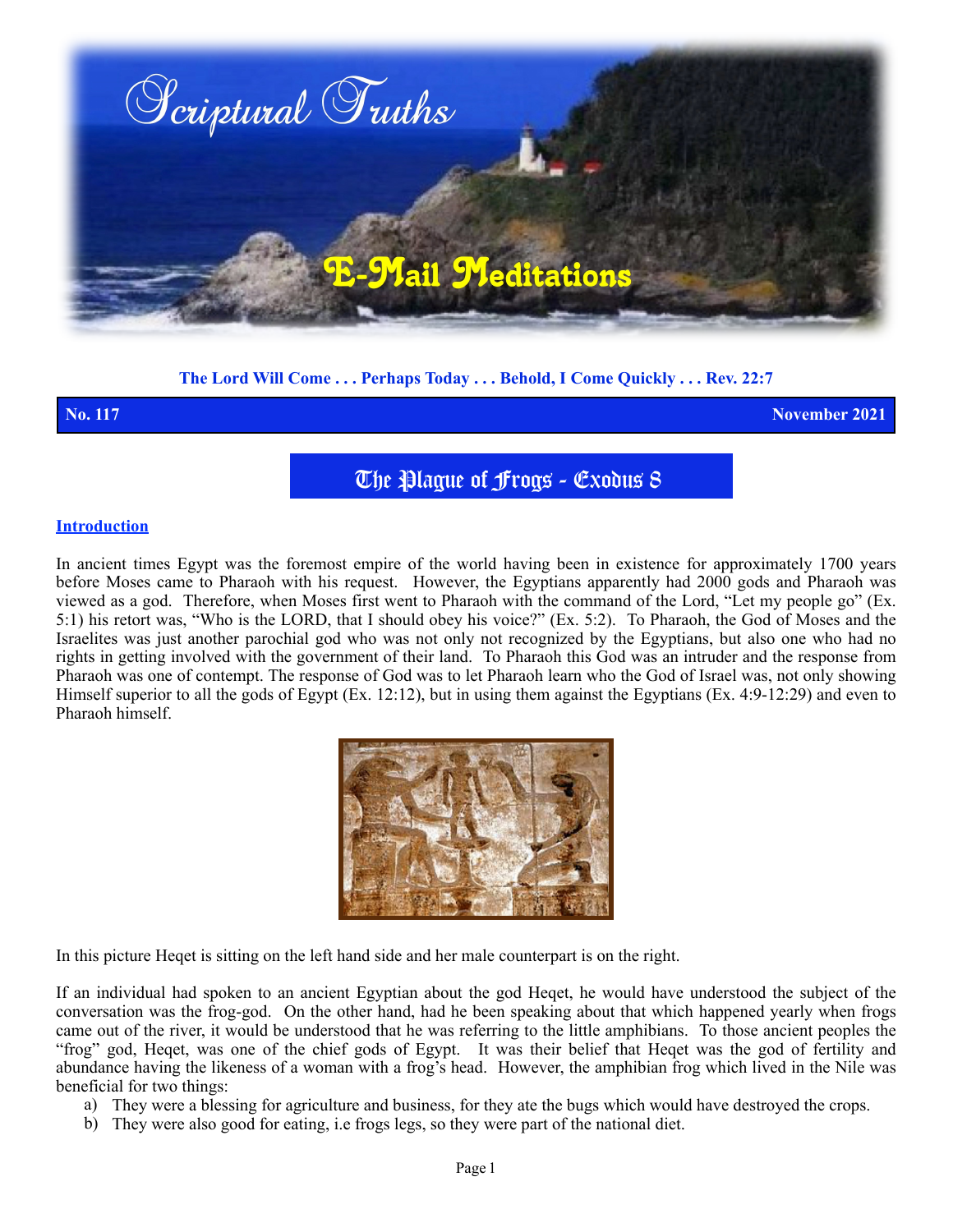Having seen the plague by Moses, the Egyptians enchanters also produced frogs. They could not make things better but worse. This resulted in a bigger problem for now there were the frogs from God as a plague and those of the enchanters belittling the judgment of God. In time Pharaoh had had enough and sent for Moses, asking him to pray to the LORD for deliverance from the frogs. The man thus recognized the judgment came from the God of Moses (Ex. 8:8-9).

## **The Relationship Between Moses and Pharaoh**

When Moses went to Pharaoh he said, "Glory over me: when shall I intreat for thee?" (Ex. 8:9). In other words, "I will do your bidding, when do you want the frogs removed?" One would have thought Pharaoh would have said, "Right now" but he did not say that, his answer was "tomorrow" (Ex. 8:10).

a) Pharaoh was in a difficult situation in decision making. The frog was a god and so was her male counterpart, could he risk offending the two gods? His possible thinking would have been, "If I offend the gods what will be the result?" Believing as they did that Heqet was the god of fertility and abundance of crops, if they offended her there could be no crops and that would be devastating to the health and economy of Egypt. On the other hand, to have the frogs increasingly flourish throughout the entire country would be devastating? It was a major decision, something perhaps he would have to think about. He wanted to be free from the plague, but not just yet.

### **The Lessons**

Disobedience to God always brings judgment. Whither the individual is not aware that the action, word or attitude is wrong, the individual is still guilty, and no amount of "good" deeds can eradicate the wrongs done. Illustration: If I am driving in a 50 kilometre zone at 70 kilometres an hour and stopped by the police, I acknowledge I was driving at 70 but I did not know the law. Am I innocent? Or if I said, "I was only doing 30 a few kilometres back, does that balance out my doing 70? Guilt is guilt and God says, "Now we know that what things soever the law saith, it saith to them who are under the law: that every mouth may be stopped, and all the world may become guilty before God" (Rom. 3:19).

### 1) The repentance of Pharaoh was superficial.

a) There have been those who, in a bad situation, have told God that if He got them out of it they would do what is right, but as soon as the darkness was past they ignored the promise and stayed in their old ways. In other words, it was just a "get me out of jail free". God does not deal with superficiality for the next judgment becomes worse. Many an individual has known the need of salvation, they would love to be free from the habit of lies, the curse of drink, the consuming passion for sports or sex. However, like Pharaoh, "Tomorrow" they will get saved. At the minute, just one more drink, one more game, etc., "free me, but not yet"! There are those who know all the religious devotions and professions, kind works and offerings to charity never give peace to the heart. God will not accept superficial repentance.

### 2) Pharaoh wanted God to compromise

- a) God is not in the compromising business, neither is He in the bartering business. His business is unchanging moral perfection. With the intensity of divine holiness as the standard, can any individual say, "I have done enough to please God, eradicate my sins and give myself a place before God?" or "I have done enough to gain a perfect righteousness before God?" Then I appeal to you to read the following carefully for this is God's diagnosis of each individual on the face of the earth. "As it is written, There is none righteous, no, not one: There is none that understandeth, there is none that seeketh after God. They are all gone out of the way, they are together become unprofitable; there is none that doeth good, no, not one. . . . There is no fear of God before their eyes" (Rom. 3:10-18).
- b) There are untold thousands who want God to compromise the way of salvation. It goes somewhat like this:
	- i) "If I do the best I can and have Christ, would that not be good enough?"
	- ii) "I am a religious person, a good neighbour, and I believe in God and Jesus, is that not enough?"
	- iii) "I say my prayers and go to church, provide food and goods for people who have little and believe in God, is that not enough?"
	- iv) The answer of God is No! No! No! There is only one way of freedom and salvation, and it is uncompromising, no additional works of the individual. Jesus is the only way of salvation. How foolish it would have been of Pharaoh to tell Moses, "I will give free corn to the people and believe in your god". Would that have stopped the plague? Pharaoh had only one decision, look to God to give deliverance or continue under divine judgment. It was an "either or or" situation. The same with deliverance from the plague of sin. Nothing anyone can do can assist in salvation. The Holy Spirit had Paul write, "Therefore by the deeds of the law there shall no flesh be justified in his sight" (Rom. 3:20). Again, in Ephesians it stands written, "For by grace are ye saved through faith; and that not of yourselves: it is the gift of God: Not of works, lest any man should boast" (Eph. 2:8-9). If that is not plain enough that salvation is without our works, it is again written, "Who hath saved us, and called